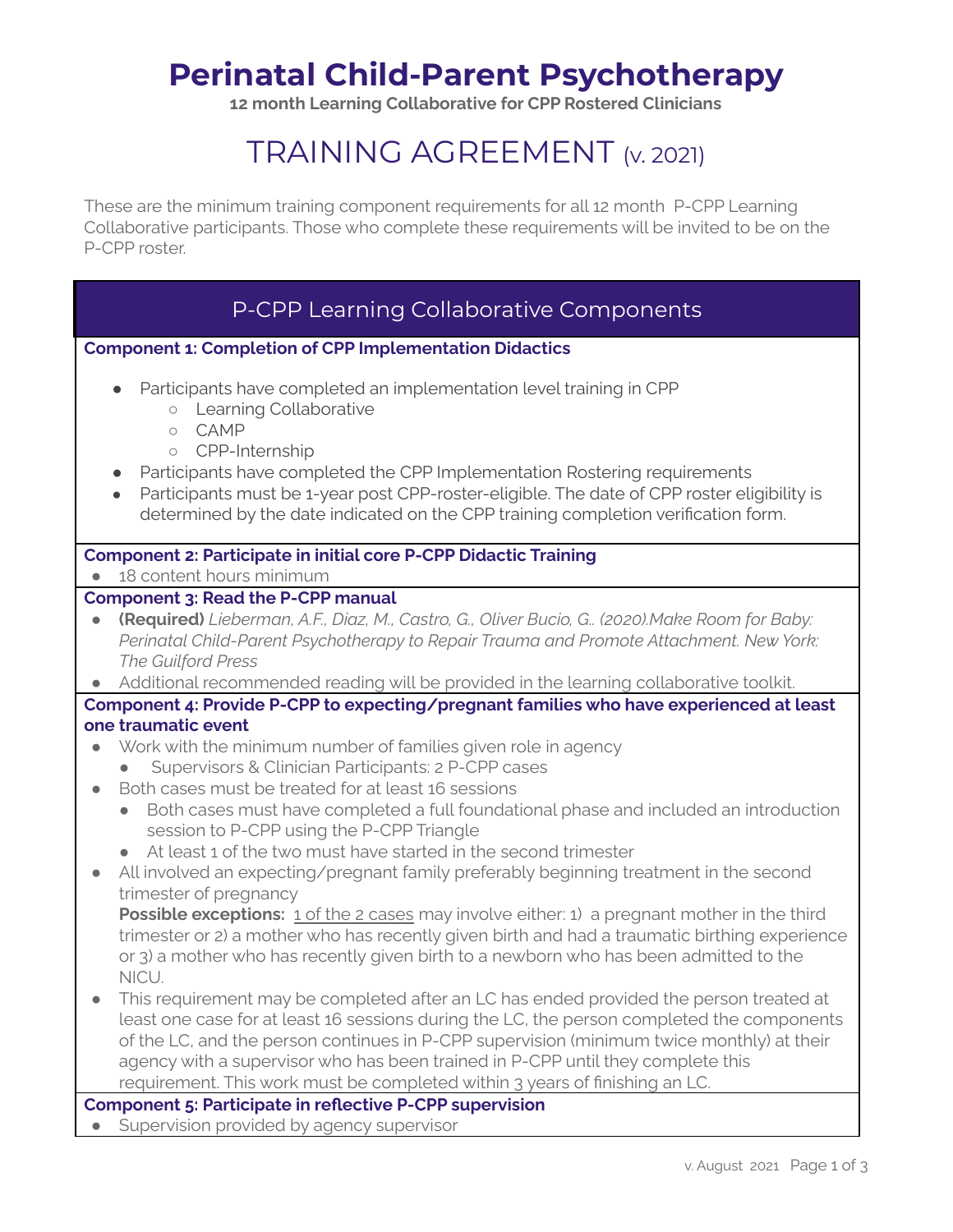Either individual or group

| • Ideally once per week, minimum 2x per month (on weeks when there is no consultation call) | Component 6: Participate in engoing <b>P-CPP</b> consult calls |  |  |  |  |  |  |
|---------------------------------------------------------------------------------------------|----------------------------------------------------------------|--|--|--|--|--|--|
|                                                                                             |                                                                |  |  |  |  |  |  |

#### **Component 6: Participate in ongoing P-CPP consult calls**

- Attend at least 90% of consult calls during the 12-month period (a minimum of 22 calls)
- Consultants will make every effort to provide at least 24 calls in the 12 month period

## **Component 7: Case Presentation**

- Present at least two times either on P-CPP consultation calls or during Learning Session 2, unless group size does not permit.
- Share P-CPP Case Presentation Template and clinical material (process notes or video).
- Supervisor of the P-CPP case being presented should also be present on the calls if they are not a participant in the P-CPP LC.

## **Component 8: Participate in Intensive P-CPP Competency Building Workshops (Learning Session 2)**

- 12 content hours minimum
- Typically held 6 months after the initial didactic training

## **Component 9: Fidelity Monitoring (see below)**

Fidelity requirements vary by cohort due to the current lack of a P-CPP data system to allow for consistent entry of fidelity data. Your trainer will tell you the requirements for your cohort.

- Complete therapist fidelity forms: Minimum 2 cases (Ideally one high challenge and one low challenge case)
	- If a "fidelity case" terminates prior to completing 16 sessions, begin fidelity monitoring with another case
	- Review form with agency supervisor

**Note:** If consultants have serious concerns with P-CPP fidelity (e.g. not able to meet procedural fidelity, serious challenges conducting dyadic treatment, concerns with the way safety is addressed), they will discuss concerns with their supervisor/agency administrator. Significant breaches in fidelity that are not addressed may prevent rostering.

All training sessions, learning sessions, and consultation calls must be conducted by either endorsed P-CPP trainers or approved P-CPP apprentice trainers.

# Educational and Licensure Requirements

At the start of training, the participant is:

- A Master's or doctoral level psychotherapist with a degree in a mental health discipline
- Rostered as a CPP Clinician

Note: This training is not considered intensive enough for students (e.g. practicum students and psychology interns to learn the model).

Unlicensed master's and doctoral level staff are eligible for participation and the roster only if:

- There is a licensed agency staff member who supervises that team member and participates in the LC for the duration of the training OR
- There is a licensed agency supervisor already trained in P-CPP who supervises that team member.
- If you do not complete the minimum requirements, you will not complete the course, and you will not be included on a roster.